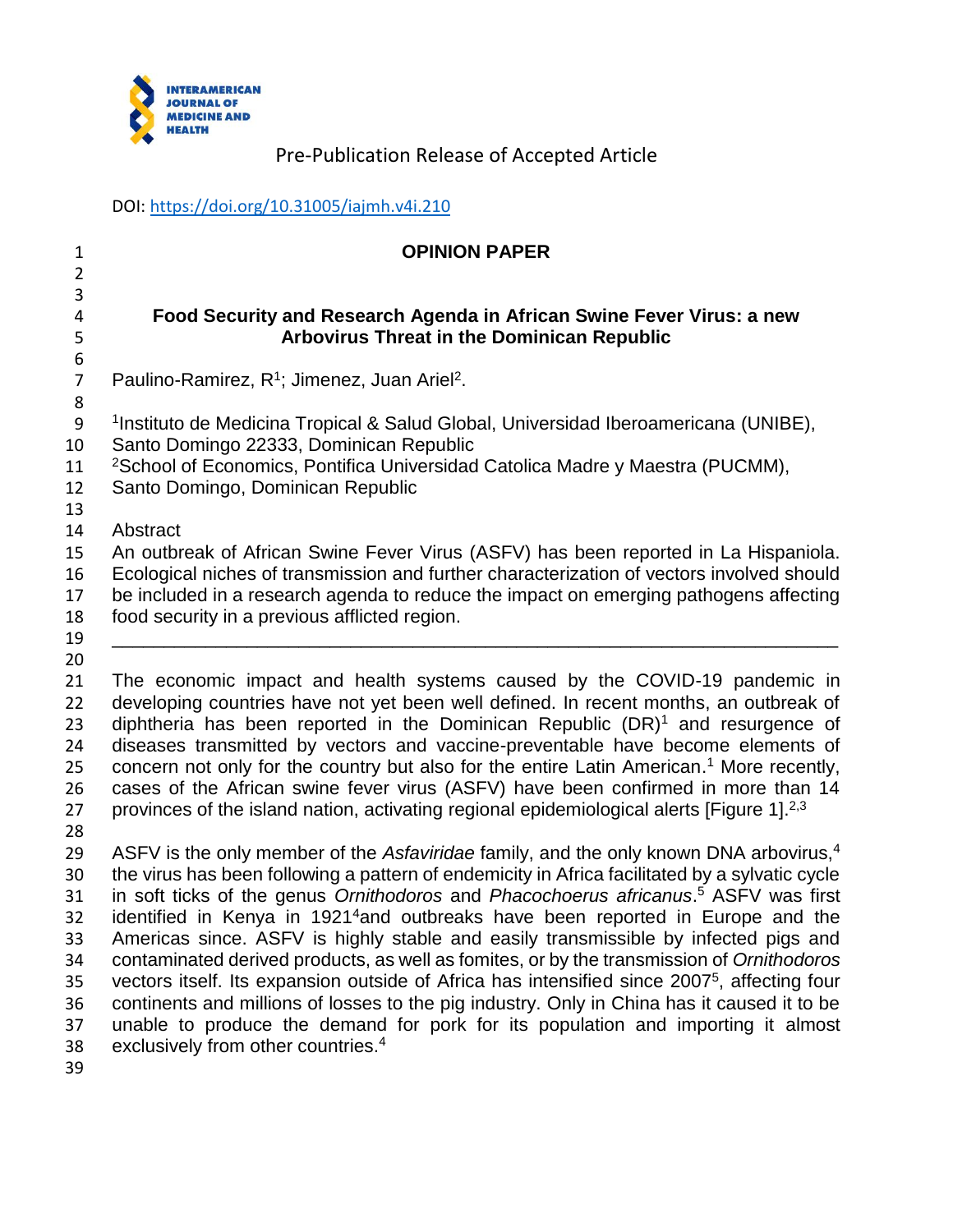

DOI:<https://doi.org/10.31005/iajmh.v4i.210>

 No human ASFV has been confirmed after meat consumption, however, few dare to consume it affecting the economic industry and increasing prices in other similar products. Az Previously in 1978<sup>6</sup> a ASFV outbreak was reported, and the complete pig population was eradicated with an estimated to 1.5 million pigs, to reactive the local production a 44 complete replaced breeds were introduced mainly from Europe.<sup>4</sup> After research investigations, Hispaniola´s cases were associated to an outbreak in some regions of Spain and Portugal, and spread to Sardinia, Malta, Brazil, the Dominican Republic, Cuba, 47 and Haiti.<sup>7</sup>

 During the 1978-80´s outbreak In the Dominican Republic, small-scale producer of pigs, were hiding animals making a cumbersome activity to detect the complete expansion of 51 the viral transmission across the island.<sup>7</sup> Officially was controlled late 1980, the origin of ASFV circulation was attributed to the feeding of pigs with trash or other food remains. The other source proposed contamination was through the land borders between the DR and Haiti, attributed to sylvatic contact of pigs or traffic in contaminated meat, not 55 controlled by the authorities.<sup>7</sup> To the date their limited information in the scientific literature of circulating ASFV on *Ornithodoros* ticks or other arthropod vectors in La Hispaniola; however, based on the fluctuating reports of ASFV in the same geographical area suggest that tick's vectorial capacity and broad distribution might played an important role of cryptic transmission of the virus in the island over decades.

 As July 2020, the Dominican Ministry of Agriculture confirmed "a small outbreak" of AFSV in Montecristi (northwest) and Sánchez Ramírez (Northcentral) provinces, later the World Organisation for Animal Health (OIE) confirmed the viral circulation in 14 provinces 63 including the capital city, Santo Domingo.<sup>3</sup> The first measures adopted by the authorities were to prohibit the mobilization of live or dead pigs from and to provinces, where a "total military control was placed in all strategic points", it is estimated that only in Sanchez 66 Ramirez province there is an estimated 17,000 pigs. As no vaccines are available against the virus, there is a protocol that obliges countries to proceed with the elimination of their pig population (sick, suspected, or healthy), and the destruction of corpses and 69 contaminated products, and disinfection.<sup>10</sup>

 The agricultural economic sector in the DR only represented 6.0% of GDP in 2020, of 71 which the livestock sub sector accounted for 1.9% of the economy.<sup>11</sup> Measured by contribution to GDP, the effects of the AFSV on the aggregate economy might be underestimated, but its effect on domestic consumption is higher. Pork consumption in was 2.4 million quintals,<sup>10</sup> approximately 21% of meat consumption in the country, lower than chicken consumption (7.2 million quintals) but higher than beef consumption (1.5 million quintals). Moreover, pork consumption heavily depends on domestic production, approximately 97% of total consumption. It is expected that this situation will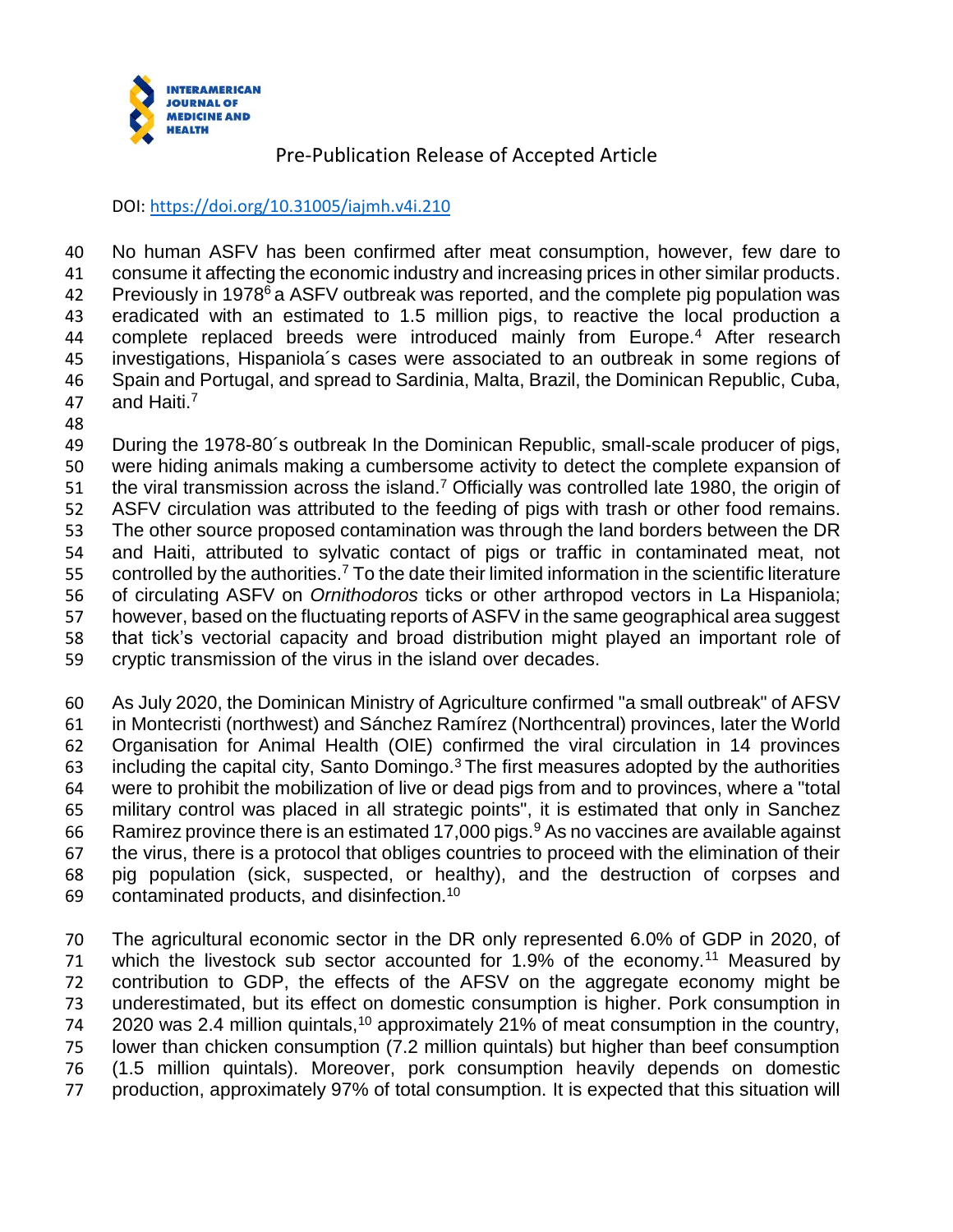

### DOI:<https://doi.org/10.31005/iajmh.v4i.210>

 increase chicken consumption in the short term, which in turn would increase chicken 79 price given short term restrictions to meet demand in a narrow period.<sup>12</sup>

 In fact, prices have doubled at the beginning of August, and supermarkets are rationing 82 purchases, which will increase inflation since chicken account for 2.5% of CPI, $12,14$  the highest percentage among goods, therefore the increase in prices due to AFSV are increasing poverty and inequality. The political turmoils in Haiti and the sequalae of a new earthquake, migrants' mobilization and now elements affecting the food security represents a concerning situation in the island nations. The research agenda in AFSV on the distribution and characterization of vectors involved in the AFSV transmission in the Caribbean. It is needed a consistent animal health and production monitoring, with technical expertise, especially among those small farmers, providing rapid disease detection and reporting, sample collection.

 This prioritized agenda will be focused on future research in zoonotic diseases and its vectors and will help to fill critical knowledge gaps. Political leadership, local communities, stakeholders, and researchers from Academia should all support these priority questions and themes to collaboratively drive to move forward.

 

- **References** 1. Pan American Health Organization / World Health Organization. Epidemiological Update: 100 Diphtheria. 2 March 2021, Washington, D.C.: PAHO/WHO; 2021. Available<br>101 https://iris.paho.org/bitstream/handle/10665.2/53380/EpiUpdate2March2021\_eng.pdf?sequen [https://iris.paho.org/bitstream/handle/10665.2/53380/EpiUpdate2March2021\\_eng.pdf?sequence=](https://iris.paho.org/bitstream/handle/10665.2/53380/EpiUpdate2March2021_eng.pdf?sequence=1&isAllowed=y)<br>102 1&isAllowed=y [Retrieved on August 24<sup>th</sup>, 2021] [1&isAllowed=y](https://iris.paho.org/bitstream/handle/10665.2/53380/EpiUpdate2March2021_eng.pdf?sequence=1&isAllowed=y) [Retrieved on August 24<sup>th</sup>, 2021]
- 103 2. Panamerican Health Organization (PAHO): https://www.paho.org/en/news/28-7-2021-latin-<br>104 merica-and-caribbean-face-avalanche-worsening-health-issues-if-covid-19 [america-and-caribbean-face-avalanche-worsening-health-issues-if-covid-19](https://www.paho.org/en/news/28-7-2021-latin-america-and-caribbean-face-avalanche-worsening-health-issues-if-covid-19)
- 3. World Organisation for Animal Health (OIE), AFSV report in the Dominican Republic. Available at: <https://wahis.oie.int/#/report-info?reportId=36844> [Retrieved August 27<sup>th</sup>, 2021]<br>107 4. Cwynar P, Stojkov J, Wlazlak K. African swine fever status in Europe. Virus
- 4. Cwynar P, Stojkov J, Wlazlak K. African swine fever status in Europe. *Viruses.* (2019) 11. doi: 10.3390/v11040310
- 109 5. Penrith ML, Bastos AD, Etter EM C, Beltran-Alcrudo D. Epidemiology of African swine fever in 110 *Africa today: sylvatic cycle versus socio-economic imperatives. Transbound Emerg Dis.* (2019) Africa today: sylvatic cycle versus socio-economic imperatives. *Transbound Emerg Dis.* (2019)
- 66:672–86. doi: 10.1111/tbed.13117 112 6. Oficial Presidential decree on ASFV in the Dominican Republic (1978). Available at:<br>113 https://repositorio.unphu.edu.do/bitstream/handle/123456789/3067/7[https://repositorio.unphu.edu.do/bitstream/handle/123456789/3067/7-](https://repositorio.unphu.edu.do/bitstream/handle/123456789/3067/7-Decreto%20n%C3%BAmero%20146%20del%20poder%20ejecutivo.pdf?sequence=1&isAllowed=y) [Decreto%20n%C3%BAmero%20146%20del%20poder%20ejecutivo.pdf?sequence=1&isAllowed](https://repositorio.unphu.edu.do/bitstream/handle/123456789/3067/7-Decreto%20n%C3%BAmero%20146%20del%20poder%20ejecutivo.pdf?sequence=1&isAllowed=y)<br>115 = V [Retrieved on August 27<sup>th</sup>, 2021].  $=$ y [Retrieved on August 27<sup>th</sup>, 2021].
- 116 7. Alexander FC. Experiences with African swine fever in Haiti. Ann N Y Acad Sci. 1992 Jun 16;653:251-6. doi: 10.1111/j.1749-6632.1992.tb19654.x. PMID: 1626878
- 118 8. World Organisation for Animal Health (OIE), AFSV report in the Dominican Republic. Available at:<br>119 https://wahis.oie.int/#/report-info?reportId=36844 [Retrieved August 27<sup>th</sup>, 2021]. <https://wahis.oie.int/#/report-info?reportId=36844> [Retrieved August 27<sup>th</sup>, 2021].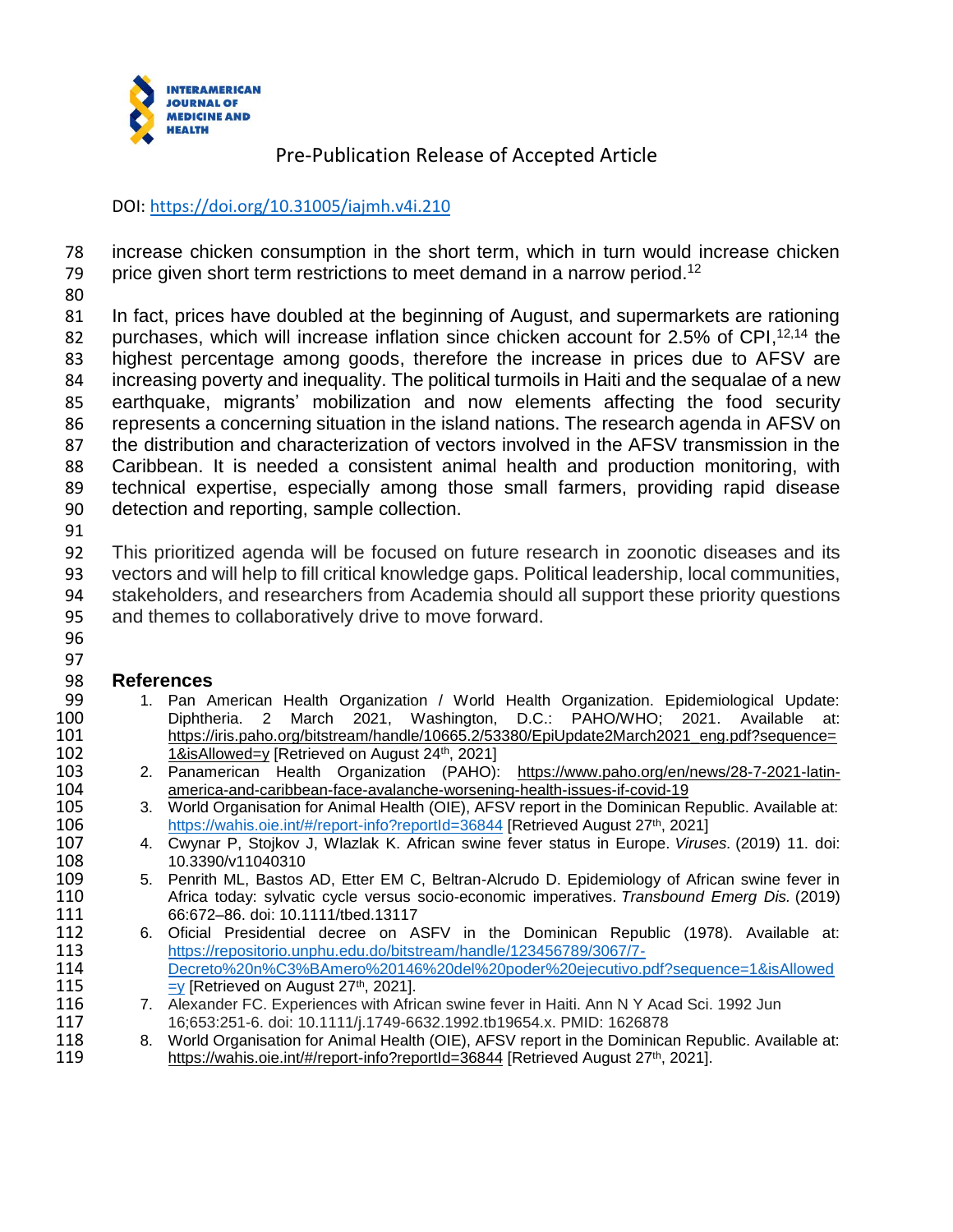

#### DOI:<https://doi.org/10.31005/iajmh.v4i.210>

- 9. Ministry of Agriculture, Dominican Republic, agricultural and economic activities, available at: 121 https://agricultura.gob.do/wp-content/uploads/2021/06/1.3-Ponderacion-Corriente-por-Actividad-<br>122 Economica-2007-2019-1-1.xlsx [Retrieved on August 27th. 2021]. [Economica-2007-2019-1-1.xlsx](https://agricultura.gob.do/wp-content/uploads/2021/06/1.3-Ponderacion-Corriente-por-Actividad-Economica-2007-2019-1-1.xlsx) [Retrieved on August 27th, 2021].<br>123 10. Ministry of Agriculture, Dominican Republic, agricultural and equation
- 10. Ministry of Agriculture, Dominican Republic, agricultural and economic activities available at: 124 https://agricultura.gob.do/wp-content/uploads/2021/06/10.1-Consumo-Estimado-2015-2020.-En-<br>125 Quintales.xlsx [Retrieved on August 27<sup>th</sup>, 2021].
- 125 **[Quintales.xlsx](https://agricultura.gob.do/wp-content/uploads/2021/06/10.1-Consumo-Estimado-2015-2020.-En-Quintales.xlsx) [Retrieved on August 27th, 2021].**<br>126 11. Central Bank, Dominican Republic, Consur 126 11. Central Bank, Dominican Republic, Consumer Prices Index (2019-2020). Available at:<br>127 https://cdn.bancentral.gov.do/documents/estadisticas/precios/documents/Anexos documento m [https://cdn.bancentral.gov.do/documents/estadisticas/precios/documents/Anexos\\_documento\\_m](https://cdn.bancentral.gov.do/documents/estadisticas/precios/documents/Anexos_documento_metodologico_IPC_base_anual_oct_2019-sep_2020.xlsx?v=1628459564045)<br>128 etodologico\_IPC\_base\_anual\_oct\_2019-sep\_2020.xlsx?v=1628459564045 [Retrieved on August [etodologico\\_IPC\\_base\\_anual\\_oct\\_2019-sep\\_2020.xlsx?v=1628459564045](https://cdn.bancentral.gov.do/documents/estadisticas/precios/documents/Anexos_documento_metodologico_IPC_base_anual_oct_2019-sep_2020.xlsx?v=1628459564045) [Retrieved on August 129
- 129 27<sup>th</sup>, 2021].<br>130 12. Nunez N, 2 130 12. Nunez N, 2020. Crece demanda por carne de pollo pese a aumento de precio. Available at:<br>131 https://listindiario.com/la-republica/2021/08/08/682903/crece-demanda-por-carne-de-pollo-pese-131 https://listindiario.com/la-republica/2021/08/08/682903/crece-demanda-por-carne-de-pollo-pese-<br>132 a-aumento-de-precio [Retrieved August 27th, 2021] [a-aumento-de-precio](https://listindiario.com/la-republica/2021/08/08/682903/crece-demanda-por-carne-de-pollo-pese-a-aumento-de-precio) [Retrieved August 27th, 2021]
- 
- 
- 
- 
- 
- 
- 
- 
-